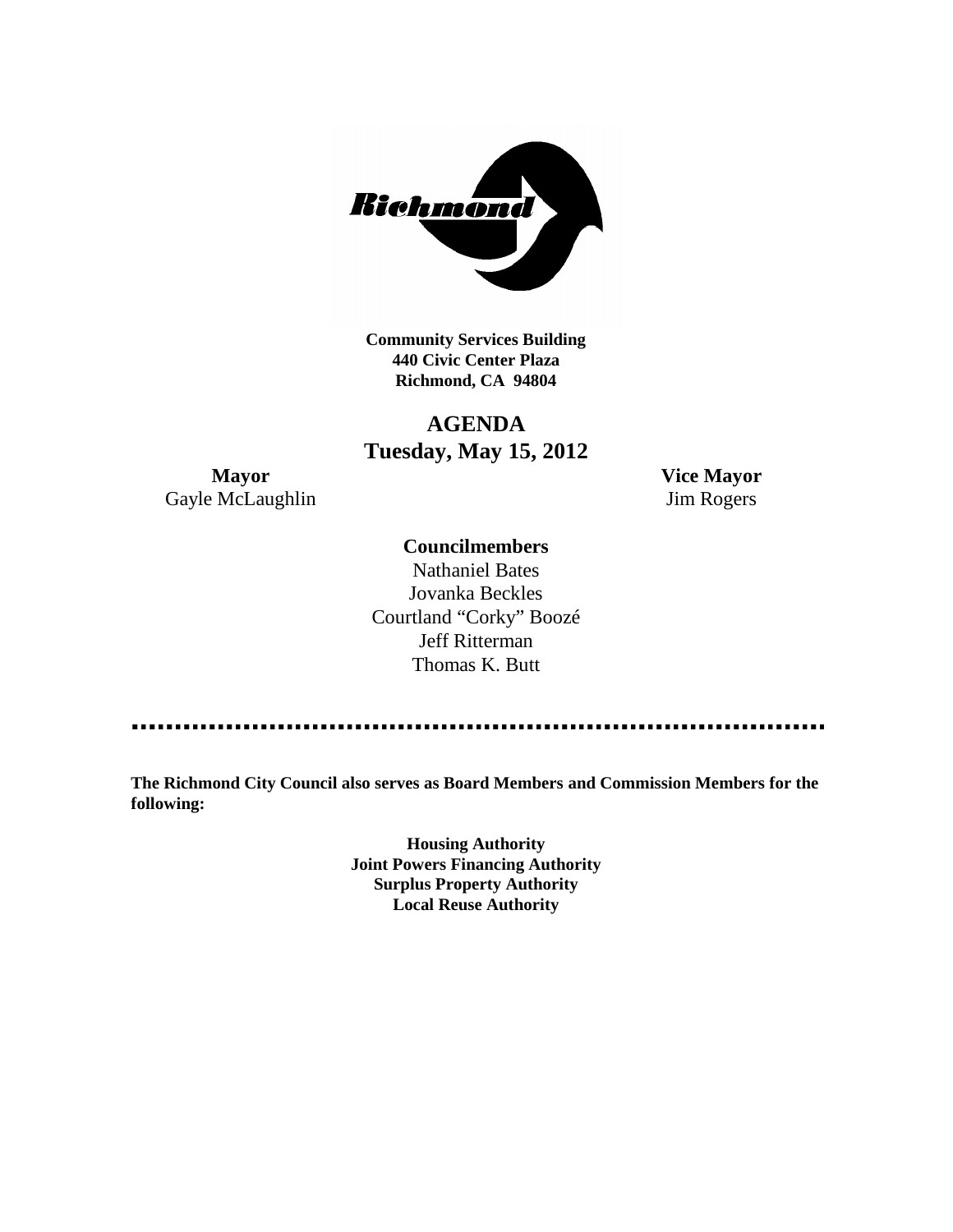# **MEETING PROCEDURES**

The City of Richmond encourages community participation at its City Council meetings and has established procedures that are intended to accommodate public input in a timely and time-sensitive way. As a courtesy to all members of the public who wish to participate in City Council meetings, please observe the following procedures:

**PUBLIC COMMENT ON AGENDA ITEMS:** Anyone who desires to address the City Council on items appearing on the agenda must complete and file a pink speaker's card with the City Clerk **prior** to the City Council's consideration of the item. Once the City Clerk has announced the item and discussion has commenced, no person shall be permitted to speak on the item other than those persons who have submitted their names to the City Clerk. Your name will be called when the item is announced for discussion. **Each speaker will be allowed TWO (2) MINUTES to address the City Council on NON-PUBLIC HEARING items listed on the agenda.**

**OPEN FORUM FOR PUBLIC COMMENT:** Individuals who would like to address the City Council on matters not listed on the agenda or on **Presentations, Proclamations and Commendations, Report from the City Attorney, or Reports of Officers** may do so under Open Forum. All speakers must complete and file a pink speaker's card with the City Clerk **prior** to the commencement of Open Forum. **The amount of time allotted to individual speakers shall be determined based on the number of persons requesting to speak during this item. The time allocation for each speaker will be as follows: 15 or fewer speakers, a maximum of 2 minutes; 16 to 24 speakers, a maximum of 1 and one-half minutes; and 25 or more speakers, a maximum of 1 minute.**

#### **SPEAKERS ARE REQUESTED TO OCCUPY THE RESERVED SEATS IN THE FRONT ROW BEHIND THE SPEAKER'S PODIUM AS THEIR NAME IS ANNOUNCED BY THE CITY CLERK.**

**CONSENT CALENDAR:** Consent Calendar items are considered routine and will be enacted, approved or adopted by one motion unless a request for removal for discussion or explanation is received from the audience or the City Council. A member of the audience requesting to remove an item from the Consent Calendar must complete and file a speaker's card with the City Clerk **prior to the City Council's consideration of Agenda Review.** An item removed from the Consent Calendar may be placed anywhere on the agenda following the City Council's agenda review.

Any law enforcement officer on duty or whose service is commanded by the presiding officer shall be Sergeant-at-Arms of the Council meetings. He/she, or they, shall carry out all orders and instructions given by the presiding officer for the purpose of maintaining order and decorum at the Council meetings (City Council Rules of Procedure and Order Section III F, RMC Section 2.12.030).

**\*\*\*\*\*\*\*\*\*\*\*\*\*\*\*\*\*\*\*\*\*\*\*\*\*\*\*\*\*\*\*\*\*\*\*\*\*\*\*\*\*\*\*\*\*\*\*\*\*\*\*\*\*\*\*\*\*\***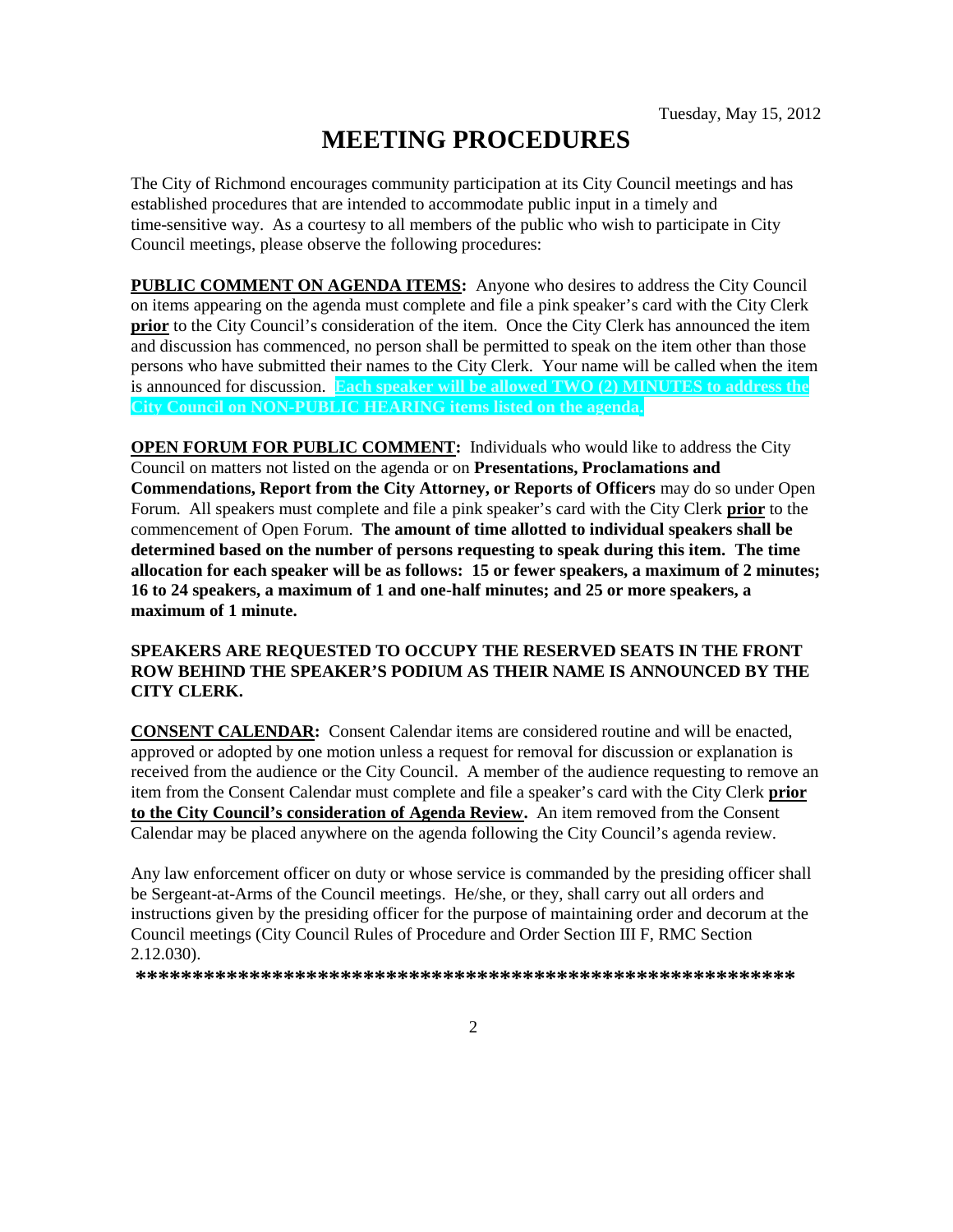### **EVENING OPEN SESSION**

5:00 p.m.

#### **A. ROLL CALL**

#### **B. PUBLIC COMMENT**

#### **C. ADJOURN TO CLOSED SESSION**

### **CLOSED SESSION**

Shimada Room of the Community Services Building

#### **A. CITY COUNCIL**

**A-1.** LIABILITY CLAIMS - PENDING LITIGATION (Government Code Section 54956.9):

Claimant: Jason Myers; Agency claimed against: City of Richmond

**A-2.** CONFERENCE WITH REAL PROPERTY NEGOTIATOR (Government Code Section 54956.8):

> Property: 5201 Van Fleet, Richmond, CA Agency negotiator: Bill Lindsay Negotiating party: Jason Myers Under negotiation: price and terms of payment

Property: Port of Richmond Agency negotiators: Bill Lindsay and Jim Matzorkis Negotiating party: AWC Under negotiation: price and terms of payment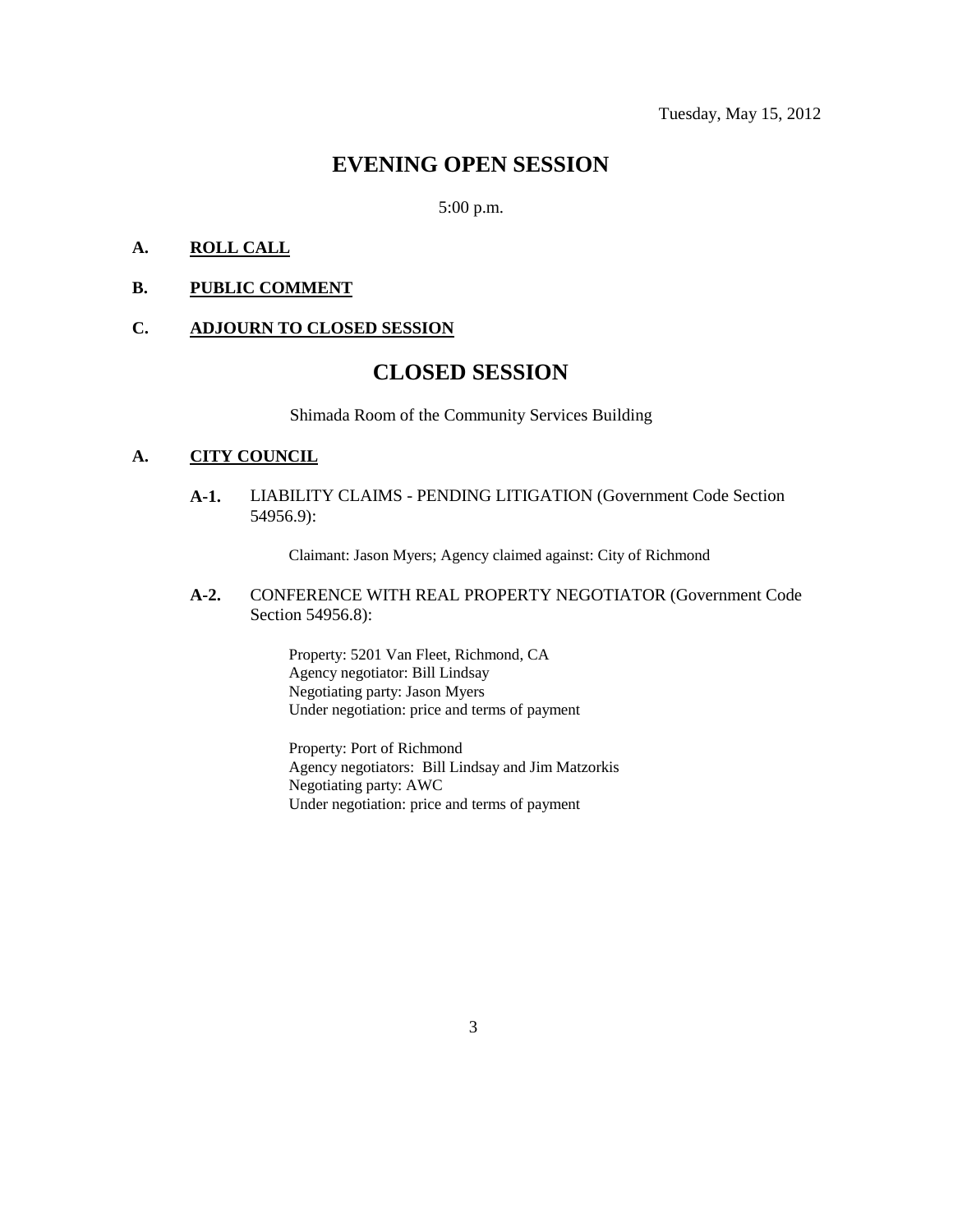### **SPECIAL MEETING OF THE RICHMOND HOUSING AUTHORITY**

#### 6:25 p.m.

- **A. PLEDGE TO THE FLAG**
- **B. ROLL CALL**
- **C. STATEMENT OF CONFLICT OF INTEREST**
- **D. AGENDA REVIEW**
- **E. OPEN FORUM FOR PUBLIC COMMENT**

#### **F. HOUSING AUTHORITY CONSENT CALENDAR**

**F-1.** APPROVE the minutes of the April 24, 2012, special meeting - City Clerk's Office (Diane Holmes 620-6513).

#### **G. PUBLIC HEARINGS**

**G-1.** CONDUCT a public hearing and adopt a resolution authorizing submission of the Richmond Housing Authority's 2012 One-Year and Five-Year Agency Plan as required by the U.S. Department of Housing and Urban Development - Richmond Housing Authority (Tim Jones 621-1310).

#### **H. ADJOURNMENT**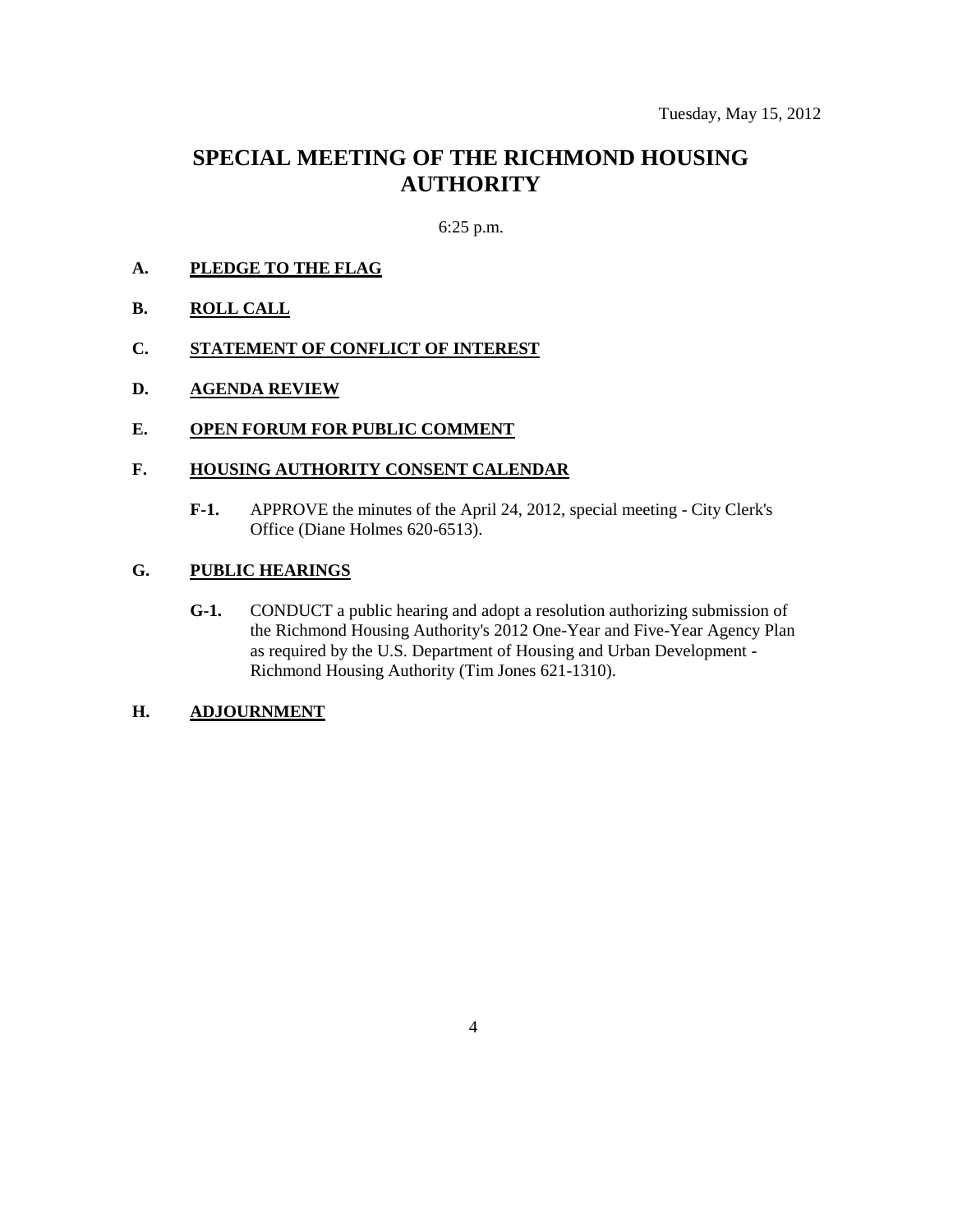### **MEETING OF THE CITY OF RICHMOND AS SUCCESSOR AGENCY FOR THE RICHMOND COMMUNITY REDEVELOPMENT AGENCY/RICHMOND CITY COUNCIL**

6:30 p.m.

#### **A. ROLL CALL**

- **B. READING OF THE CODE OF ETHICS**
- **C. STATEMENT OF CONFLICT OF INTEREST**
- **D. AGENDA REVIEW**
- **E. OPEN FORUM FOR PUBLIC COMMENT**

#### **F. REPORT FROM THE CITY ATTORNEY OF FINAL DECISIONS MADE AND NON-CONFIDENTIAL DISCUSSIONS HELD DURING CLOSED SESSION**

#### **G. CITY OF RICHMOND AS SUCCESSOR AGENCY FOR THE RICHMOND COMMUNITY REDEVELOPMENT AGENCY CONSENT CALENDAR**

- **G-1.** ADOPT a resolution approving a contract with Nichols Consulting Engineers, Chtd. to perform soil gas sampling and analysis as part of the approved State Department of Toxic Substances Control (DTSC) Work Plan at certain locations in Marina Bay in an amount not to exceed \$142,426.10. The contract term will be June 1, 2012, through June 30, 2013 (This item was reviewed and recommended for approval by the Finance Committee at its May 4, 2012, meeting) - City of Richmond as Successor Agency for the Richmond Community Redevelopment Agency (Alan Wolken/Craig Murray 307-8140).
- **G-2.** ADOPT a resolution approving the Successor Agency to the Richmond Community Redevelopment Agency's second Recognized Obligation Payment Schedule (ROPS) pursuant to AB 1X 26 - City of Richmond as Successor Agency to the Richmond Community Redevelopment Agency (Alan Wolken/Patrick Lynch 307-8140).
- **G-3.** ADOPT a resolution directing staff to reject the sole bid received April 24, 2012, for the Officer Bradley A. Moody Memorial Underpass Project and request new bids for this project - City of Richmond as Successor Agency to the Richmond Community Redevelopment Agency (Alan Wolken/Patrick Lynch 307-8140).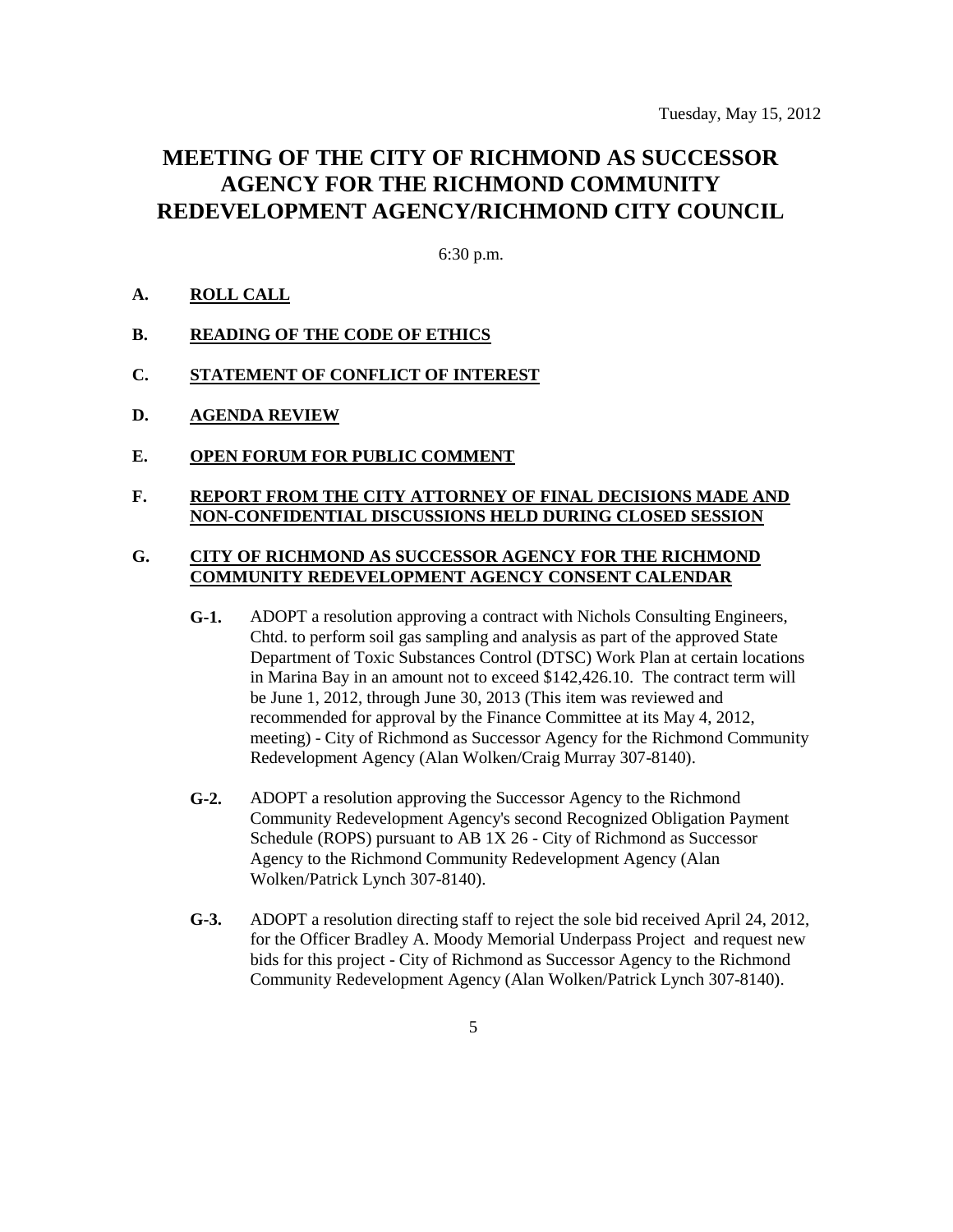#### **H. CITY COUNCIL CONSENT CALENDAR**

- **H-1.** APPROVE a three-year contract, with an option to renew for an additional two years, with SSD Systems for intrusion and fire alarm maintenance at various City buildings in an amount not to exceed \$50,000 per year - Public Works Department (Yader A. Bermudez 231-3008).
- **H-2.** APPROVE the purchase of a garbage truck from Golden Gate Truck Center (Oakland, CA) to replace the unit for the Parks Division in an amount not to exceed \$98,000 - Public Works Department (Yader A. Bermudez 231-3008).
- **H-3.** APPROVE a contract with U.S. Matrix Construction, Inc. (Pittsburg, CA) to construct gender specific restroom improvements at Station 61, located at 140 West Richmond Avenue, in an amount not to exceed \$115,000 (This contract was reviewed and recommended for approval by the Finance Standing Committee at its May 4, 2012, meeting) - Public Works Department (Yader A. Bermudez 231-3008).
- **H-4.** APPROVE a contract with ERA Construction for construction services relating to the renovation of the Burg Park Playlot in an amount not to exceed \$226,886.20, which includes a 10% owner-controlled cost contingency. The contract term is May 1, 2012, to December 31, 2012. (This contract was reviewed and recommended for approval by the Finance Standing Committee at its May 4, 2012, meeting) - Public Works Department (Yader A. Bermudez 231- 3008).
- **H-5.** APPROVE a three-year contract, with an option to renew for an additional two years, with Bay Alarm Company for intrusion and fire alarm maintenance for various City buildings in an amount not to exceed \$50,000 per year - Public Works Department (Yader A. Bermudez 231-3008).
- **H-6.** APPROVE a contract with 2M Engineering Corporation to replace the lighting system and score board at the North Richmond Ballfield on Fred Jackson Way, in an amount not to exceed \$136,315 (This contract was reviewed and recommended for approval by the Finance Committee at its May 4, 2012, meeting) - Public Works Department (Yader Bermudez 231-3008).
- **H-7.** APPROVE a sixth amendment to the contract with the Law Firm of Meyers, Nave, Riback, Silver and Wilson, to continue to represent the City in the lawsuits entitled Booker vs. City of Richmond, et al., and Jenkins vs. City of Richmond, et al. in the amount of \$400,000, extending the term expiration to June 30, 2013 - City Attorney's Office (Bruce Reed Goodmiller 620-6509).
- **H-8.** APPROVE a contract with Acclamation Insurance Management Services, Inc. to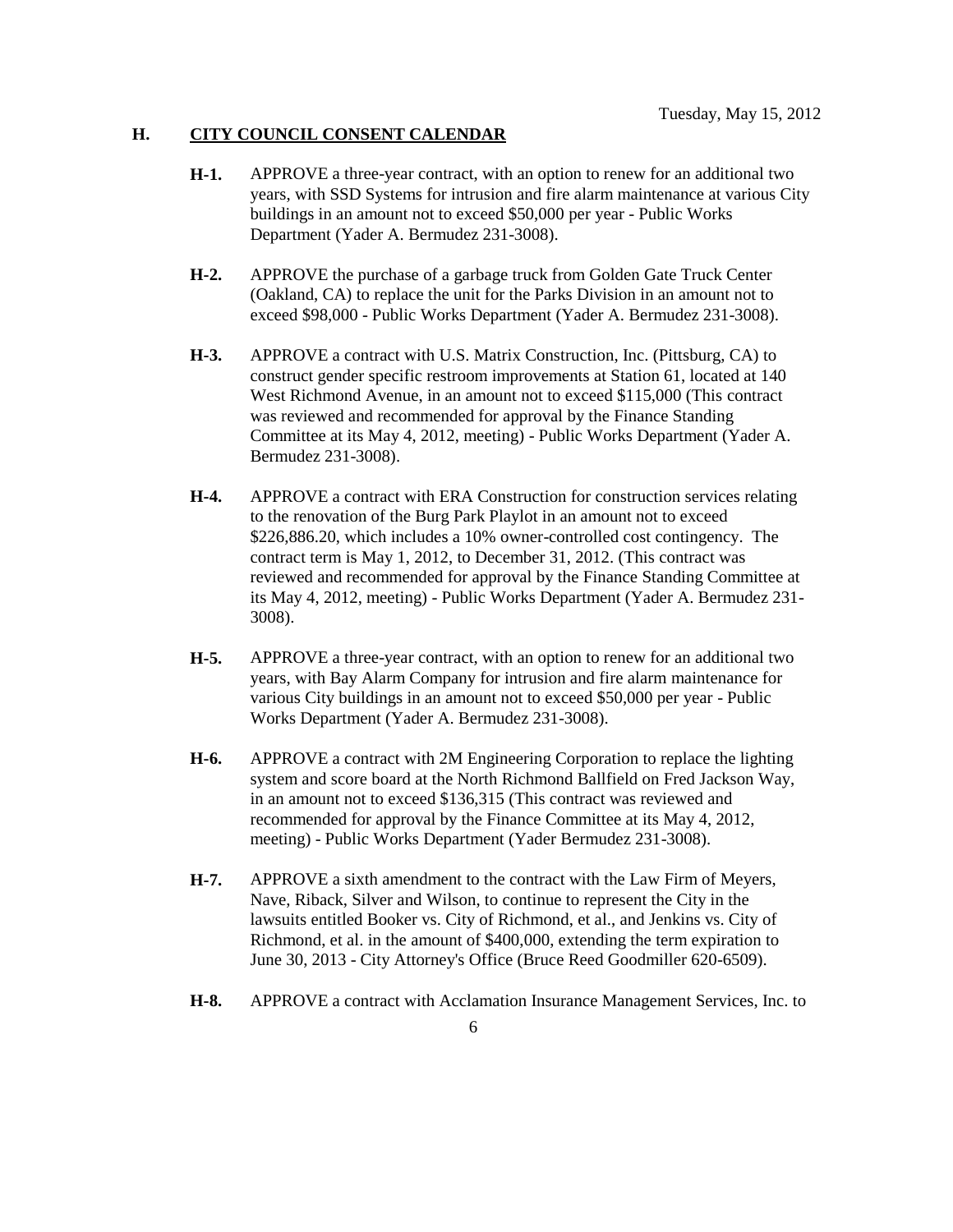Tuesday, May 15, 2012

serve as the City's third-party administrator of workers' compensation claims for fiscal years 2012/13 (\$475,000), 2013/14 (\$489,250), and 2014/15 (\$503,927) for a total of \$1,468,177 for the contract period of July 1, 2012, through June 30, 2015. An additional extension of up to two years may be negotiated at the option of the City (This item was reviewed and recommended for approval by the Finance Committee at its April 13, 2012, meeting) - Human Resources Management Department (Leslie Knight 620-6600).

- **H-9.** APPROVE an amendment to the contract with the Oakland Private Industry Council to process Individual Training Accounts for the WIA and RichmondBUILD Program participants. The amended contract term will be July 5, 2011, through June 30, 2013, and the contract amount will be increased by \$99,550 to an amount not to exceed \$473,550 - Employment and Training Department (Sal Vaca/Rosemary Viramontes 307-8008).
- **H-10.** AUTHORIZE the city manager to execute an agreement with the Bay Area Stormwater Management Agencies Association (BASMAA) to allow the City to receive grant funding from the "Clean Water for a Clean Bay" Program for two pilot projects for the study of polychlorinated biphenyl (PCB) contamination in stormwater - Engineering Services Department (Edric Kwan/Lynne Scarpa 307- 8135).
- **H-11.** APPROVE the expenditure plan associated with the 2011 CalGRIP Grant Award to include the authorization to negotiate and enter into contracts with Be a Mentor (\$49,000), Richmond PAL (\$72,000), Boys and Girls Club of El Sobrante (\$27,000), The RYSE Center (\$27,000), and Richmond Employment and Training Department (\$50,000), and to execute all budgetary amendments approved by CALEMA - Office of Neighborhood Safety (Devone Boggan 620- 5418).
- **H-12.** ADOPT a resolution in support of recognizing the Tibetan American community in Richmond and the struggle for Tibetan human rights in China - Mayor McLaughlin (620-6503).
- **H-13.** APPROVE a sole-source purchase of professional services from New World Systems in an amount not to exceed \$53,100 related to implementation of New World Systems Aegis/MSP Automatic Vehicle Location software and Mobile Field Reporting software - Police Department (Chief Chris Magnus 620-6655).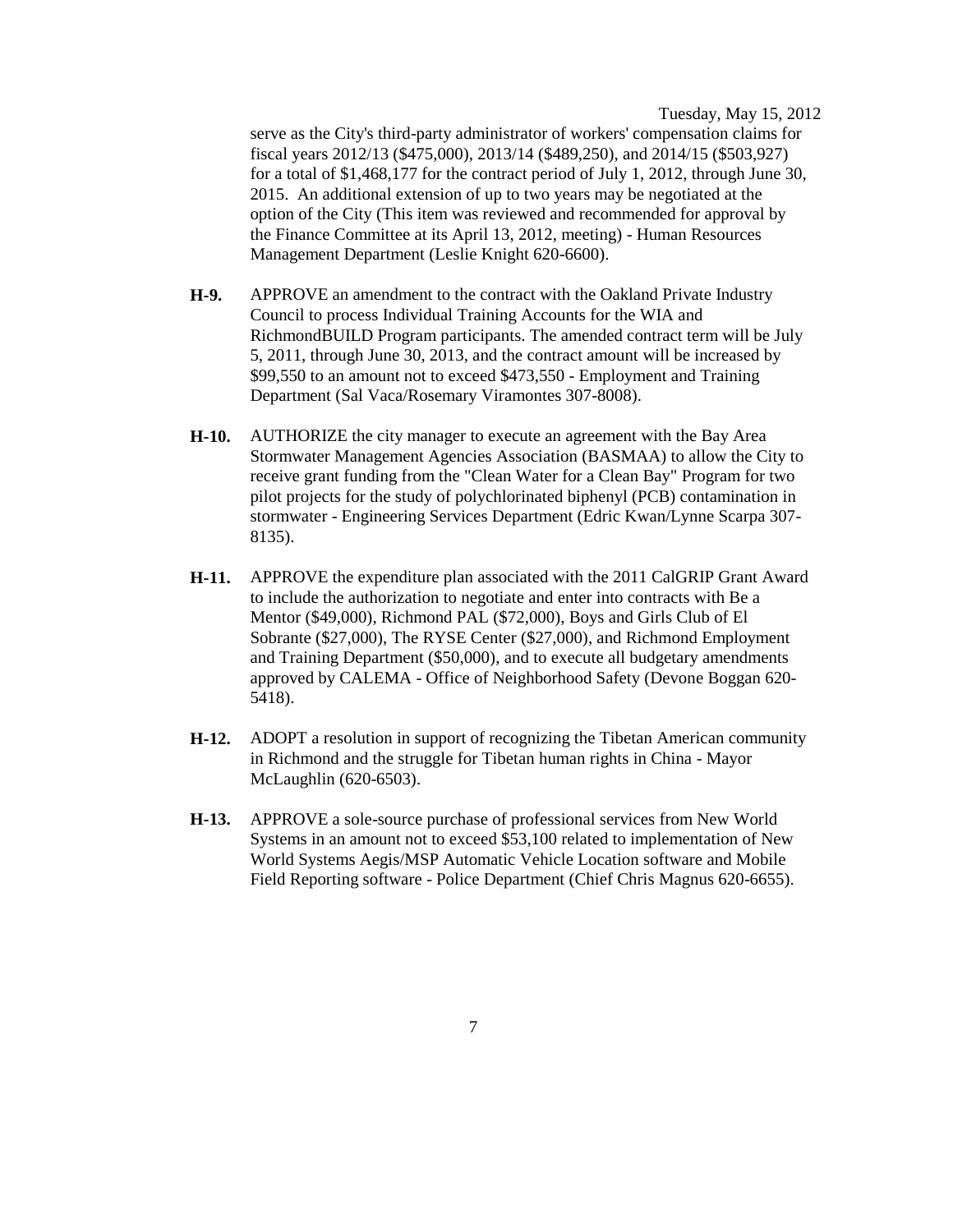- **H-14.** ADOPT a resolution approving an agreement with MP NexLevel of California, Inc (MP) to construct the Municipal Network Project per the plans and specifications for the Project in an amount not to exceed \$2,993,258.54 (This item was reviewed and recommended for approval by the Finance Committee at its meeting of May 4, 2012, meeting) - Port Department (Jim Matzorkis 215- 4600).
- **H-15.** ADOPT a resolution which declares the intention of the City of Richmond to form the Downtown Richmond Property and Business Improvement District (This item was reviewed and recommended for approval by the Finance Committee at its May 4, 2012, meeting) - Finance Department/City Manager's Office (James Goins 620-6740/Janet Johnson 620-6512).
- **H-16.** ADOPT a resolution authorizing the city manager to execute all documents on behalf of the City of Richmond in support of the Downtown Richmond Property and Business Improvement District (This item was reviewed and recommended for approval by the Finance Committee at its May 4, 2012, meeting.) - Finance Department (James Goins 620-6740).
- **H-17.** ACKNOWLEDGE receipt of the City of Richmond's Comprehensive Annual Financial Report for the fiscal year ended June 30, 2011 (This item was reviewed and recommended for approval by the Finance Committee at its April 13, 2012, meeting) - Finance Department (James Goins 620-6740). *This item was continued from the May 1, 2012, meeting.*
- **H-18.** DIRECT staff to send a letter opposing AB 976 (Hall) Community Choice Aggregation: Conflict of Interest to Assemblymember Isadore Hall and Senator Alex Padilla - Councilmember Butt (236-7435).
- **H-19.** AUTHORIZE the mayor to execute a Letter of Intent with Solar Richmond, subject to final approval as to form by the city attorney, with respect to development and construction of solar photovoltaic projects on City buildings to facilitate employment for local worker owners who are graduates of Citysupported training programs - Mayor McLaughlin (620-6503).

#### **I. PUBLIC HEARINGS**

**I-1.** ADOPT a resolution approving a reversion to acreage proposed by the applicant to re-combine a three-lot subdivision into one parcel located at 125-127 Western Drive in the Point Richmond neighborhood - Planning and Building Services Department (Richard Mitchell 620-6706).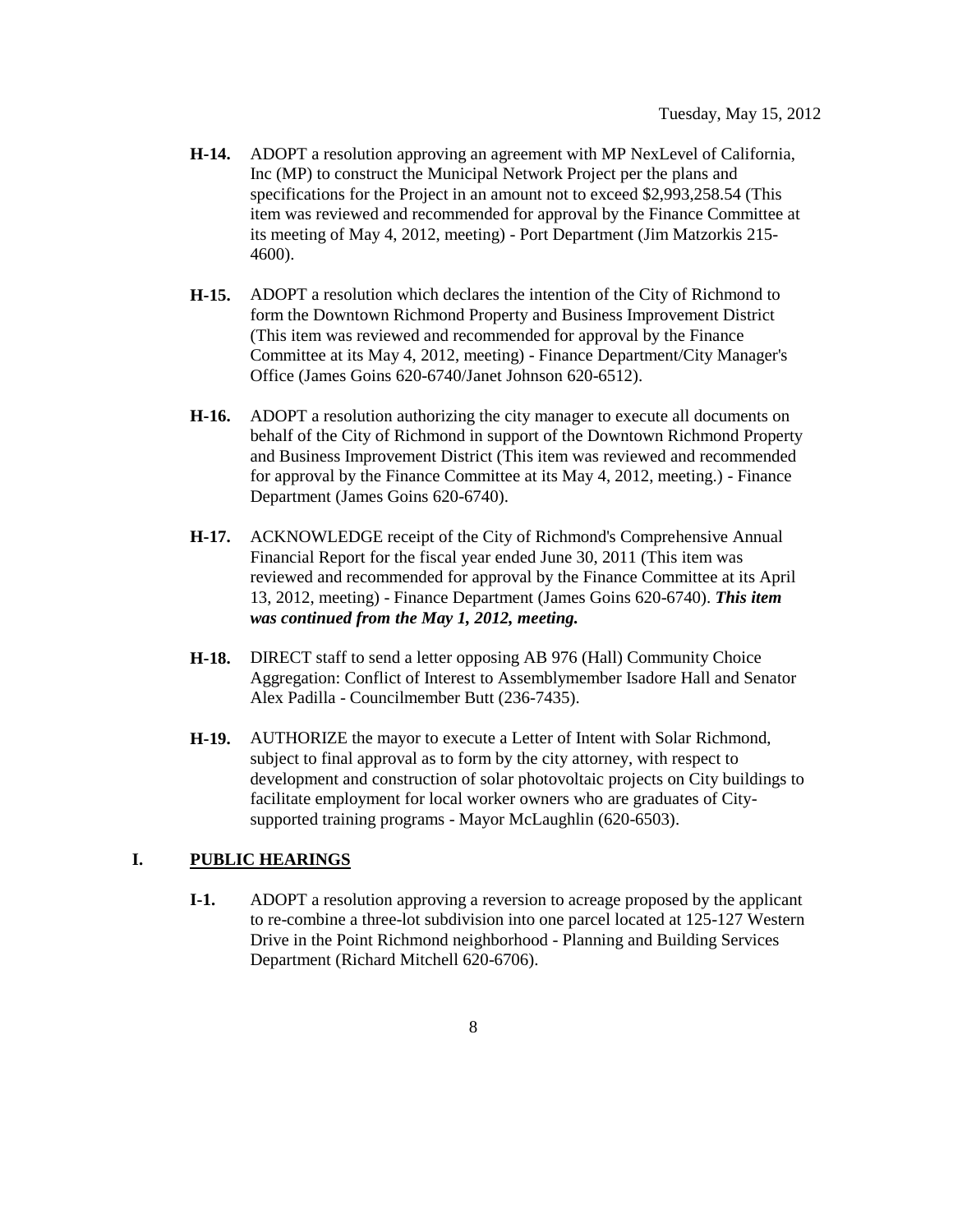Tuesday, May 15, 2012

- **I-2.** AUTHORIZE amendments to the 2011-2012 Annual Plan, including increasing funding to the Home Improvement Loan Program (HILP) by \$189,297, Richmond Ownership Dream (ROD) by \$200,000, Neighborhood Stabilization Program (NSP) by \$200,000 and Section 108 Repayment by \$19,085 - Housing and Community Development (Patrick Lynch 307-8140).
- **I-3.** RECEIVE testimony regarding the proposed 2010-2011 Consolidated Annual Performance and Evaluation Report (CAPER), and ADOPT a resolution approving this report - Richmond Community Development (Patrick Lynch 307- 8140).
- **I-4.** ADOPT a resolution approving the Annual Consolidated Action Plan, which outlines priorities and uses of Community Development Block Grant (CDBG), CDBG Program Income, Home Investment Partnership Program (HOME) funding and HOME Program Income, and authorizing the submittal of the 2012- 2013 Annual Consolidated Action Plan to the U.S Department of Housing and Urban Development (HUD) - Housing and Community Development (Patrick Lynch 308-8140).

#### **J. RESOLUTIONS**

- **J-1.** ADOPT a resolution that submits to the voters at the November 6, 2012, general municipal election to approve an ordinance imposing a business license fee of one (1) cent per ounce of sugar-sweetened beverage served, provided, or traded by businesses within the City of Richmond - Councilmember Ritterman (620- 6636).
- **J-2.** ADOPT a resolution calling, giving notice of and requesting consolidation of an advisory election on November 6, 2012, that asks the voters if they prefer to use the proceeds of any business license fee for sugar-sweetened beverages to fund efforts to prevent childhood obesity - Councilmember Ritterman (620-6636).

#### **K. ORDINANCES**

**K-1.** INTRODUCE an ordinance (first reading) requiring the City of Richmond to manage pests using Integrated Pest Management principles and techniques at City-maintained properties and facilities - Public Works Department (Yader A. Bermudez 231-3008).